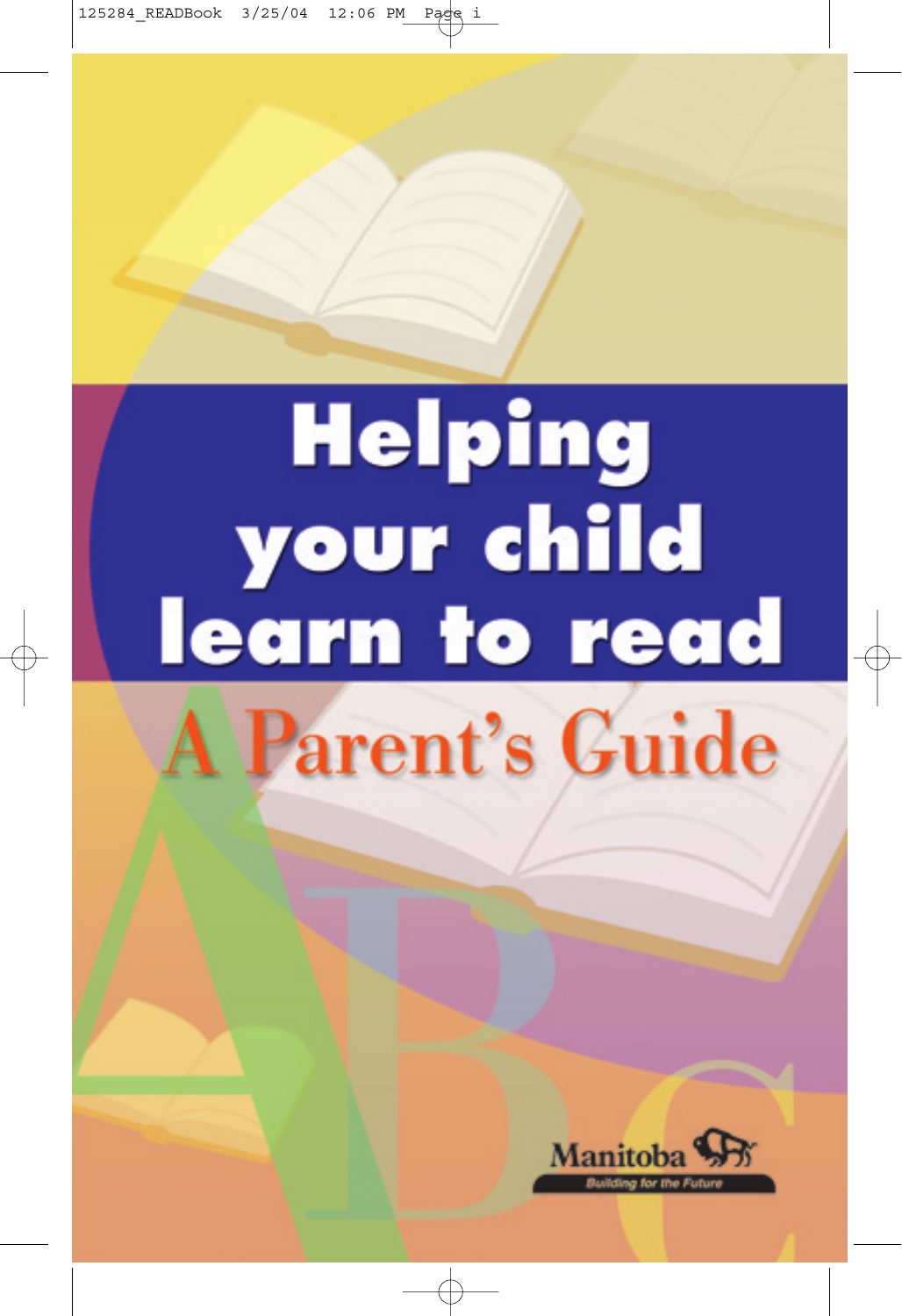### Helping your child learn to read

A Parent's Guide

2004

Manitoba Education, Citizenship and Youth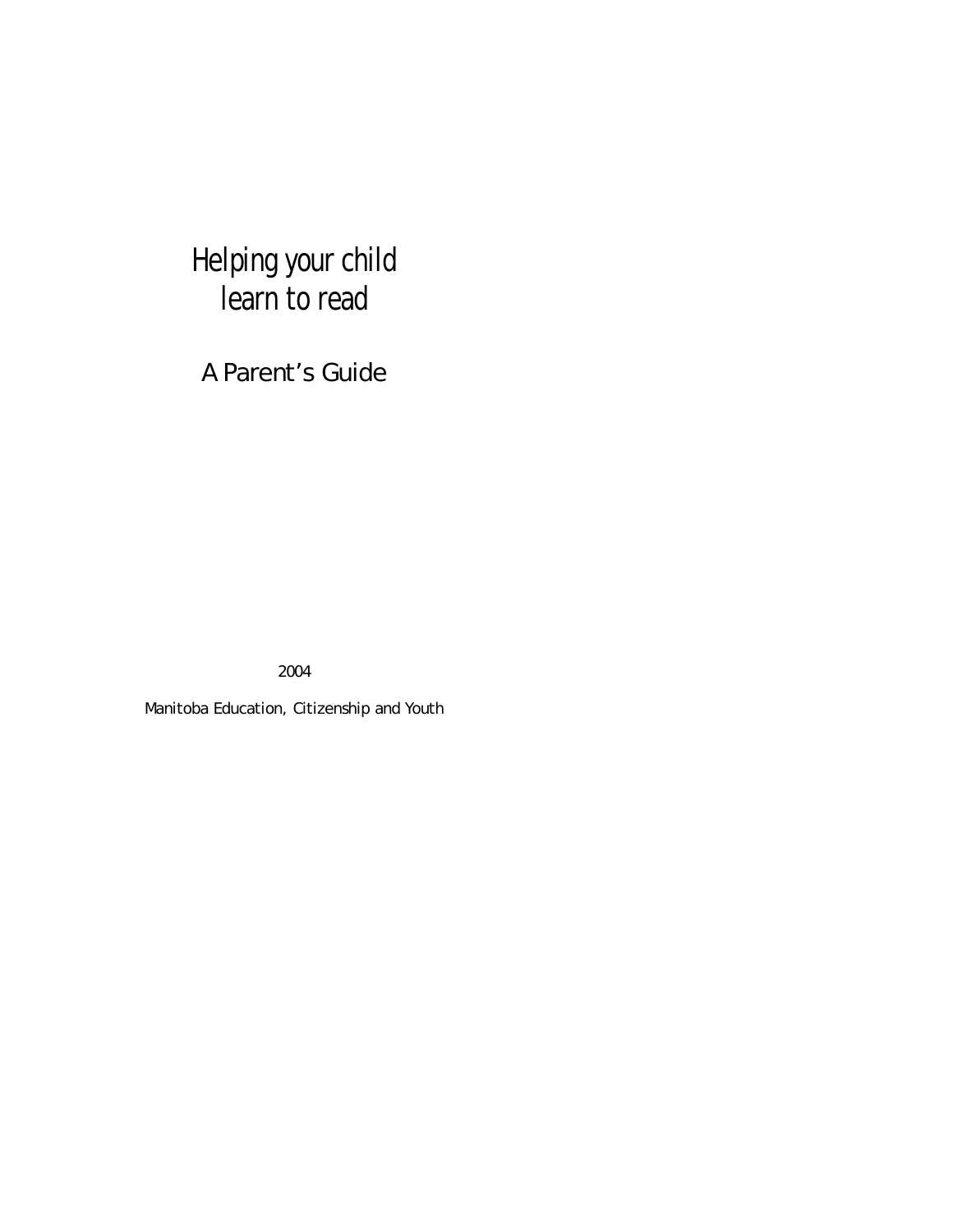#### **Manitoba Education, Citizenship and Youth Cataloguing in Publication Data**

649.68 Helping your child learn to read : a parent's guide

Adaptation of a guide produced by the Ontario Ministry of Education, c2001. ISBN 0-7711-3205-0

1. Reading—Parent participation. 2. Reading— Parent participation—Manitoba. 3. Reading (Preschool). 4. Reading (Primary). I. Manitoba. Manitoba Education, Citizenship and Youth. II. Ontario. Ministry of Education.

Adapted with permission from a guide produced by the Ontario Ministry of Education, c2001.

This guide is available on the Manitoba Education, Citizenship and Youth website:

http://www.edu.gov.mb.ca/ks4/docs/parents/learn/read.html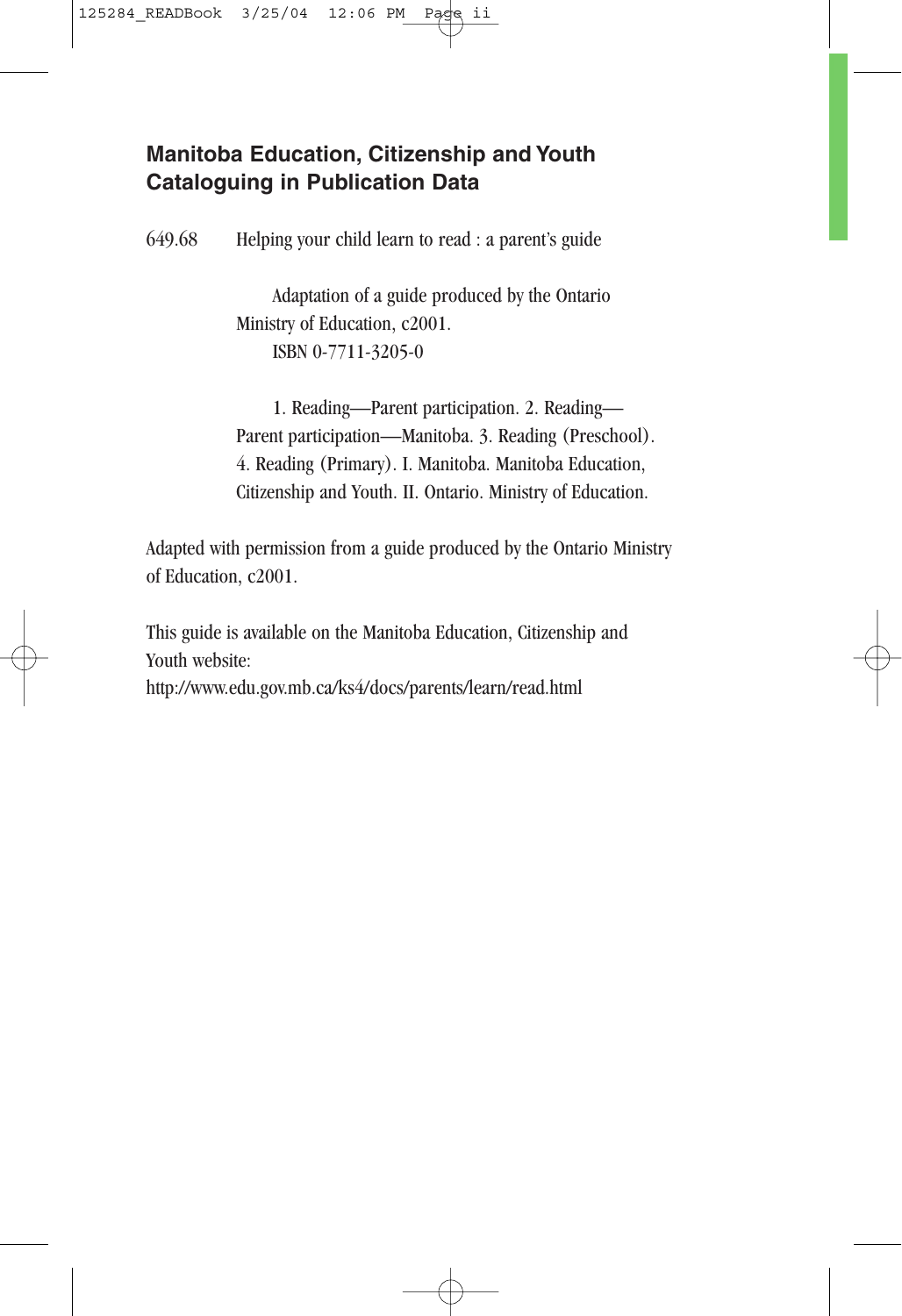### **Contents Contents**

| <b>Contents</b>                                                                               |
|-----------------------------------------------------------------------------------------------|
|                                                                                               |
|                                                                                               |
|                                                                                               |
|                                                                                               |
|                                                                                               |
| What Tips Can I Use to Help My Child Learn to Read?                                           |
| Tip 1 - Talk to Your Child $\ldots \ldots \ldots \ldots \ldots \ldots \ldots \ldots \ldots$   |
|                                                                                               |
|                                                                                               |
|                                                                                               |
|                                                                                               |
| Tip 6 – Listen to Your Child Read $\ldots \ldots \ldots \ldots \ldots \ldots \ldots$          |
| Tip 7 - Show That You Value Your Child's Efforts $\ldots \ldots 13$                           |
| <b>Where Can I Get Help?</b>                                                                  |
|                                                                                               |
|                                                                                               |
| Other Government Resources $\ldots \ldots \ldots \ldots \ldots \ldots \ldots \ldots \quad 16$ |

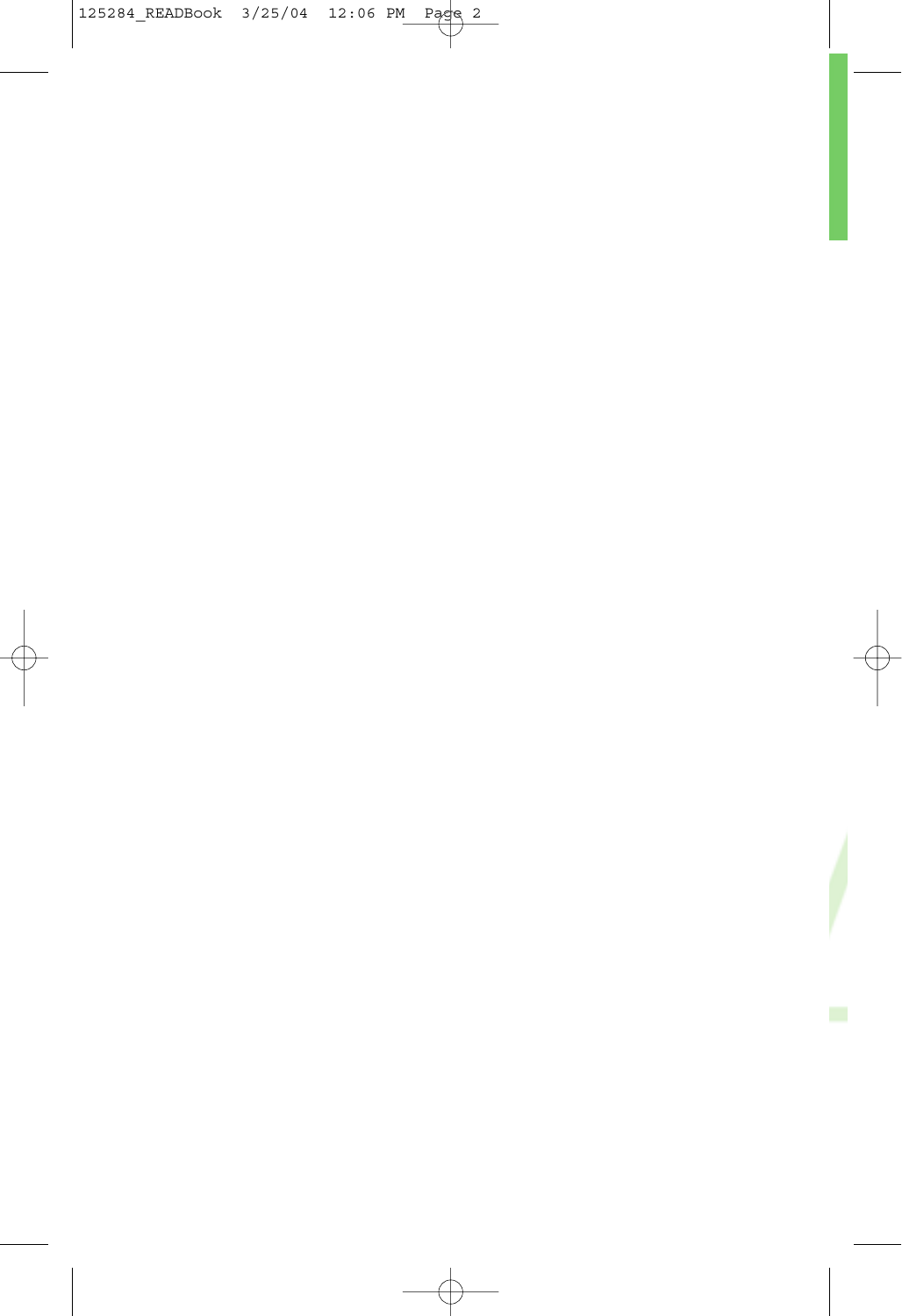## A Word About This<br>Cuide<br>Manitoba Education, Citizenship and Youth provides Ea **Guide A Word About This Guide**

Manitoba Education, Citizenship and Youth provides Early Years teachers with a research-based language arts curriculum. Quality literature, time to ''play'' with language, strategic instruction, and goal setting are means to learning to read. This guide contains tips that parents\* can use to encourage their young children to read and to love reading. It will be most useful for parents of young children who are just beginning to read.

You don't need to do everything suggested in this guide! Instead, read through the suggestions and choose the ones that you think will be most helpful for you and your child. If you are the parent of a child who has exceptional learning needs, you are encouraged to use the tips in a way that suits the particular needs of your child.

Many other resources are available to help you help your child learn to read. You may want to consult teachers, librarians, and the staff of community organizations that work with children. You may also want to learn more about the province-wide Grade 3 Reading Assessment (Grade 4 Lecture for French Immersion) conducted over the first four to six weeks of the school year. The last part of this guide provides a list of other resources.

If English is not your child's first language, this guide can still be of help. It is important to read to your child in his or her first language. Having a strong grasp of the first language will make it easier for your child to learn English. This also applies if your child is in a French Immersion Program. Children transfer skills and strategies used in their first language to French.

*\* In this guide, the word "parents" is meant to include guardians, caregivers, and other family members who can help young children learn to read.*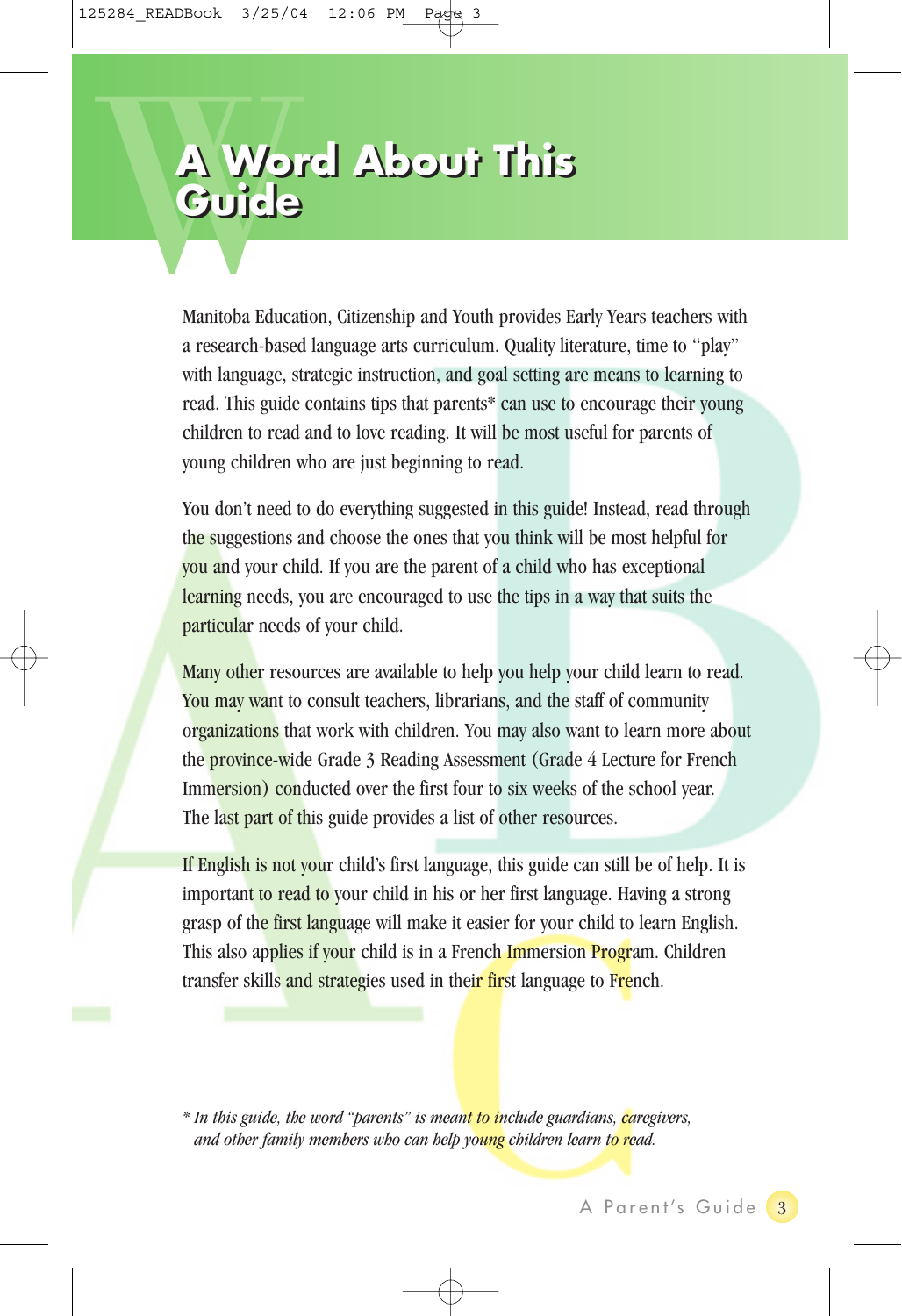## Why Is **Why Is It Important for My Child to Read? Why Is It Important for My Child to Read?**

The ability to read is vital. It paves the way to success in school, which can build self-confidence and motivate your child to set lifelong reading goals.

People read for many reasons:

- P *for pleasure and interest*
- P *for work*
- P *to obtain information that will help them make choices and decisions*
- P *to understand directions (such as those on street signs and in recipe books)*
- P *to learn about the world*
- P *to keep in touch with family and friends*

## How<br>Learn<br>Learning to r **How Will My Child Learn to Read? How Will My Child Learn to Read?**

Learning to read does not happen all at once. It involves a series of stages that lead, over time, to independent reading and to fluency.



The best time for children to start learning to read is when they are very young. In fact, children begin learning to read at home. They learn about books, language, and themselves when they are read to and when they play.

The chart that follows outlines the stages involved in learning to read.

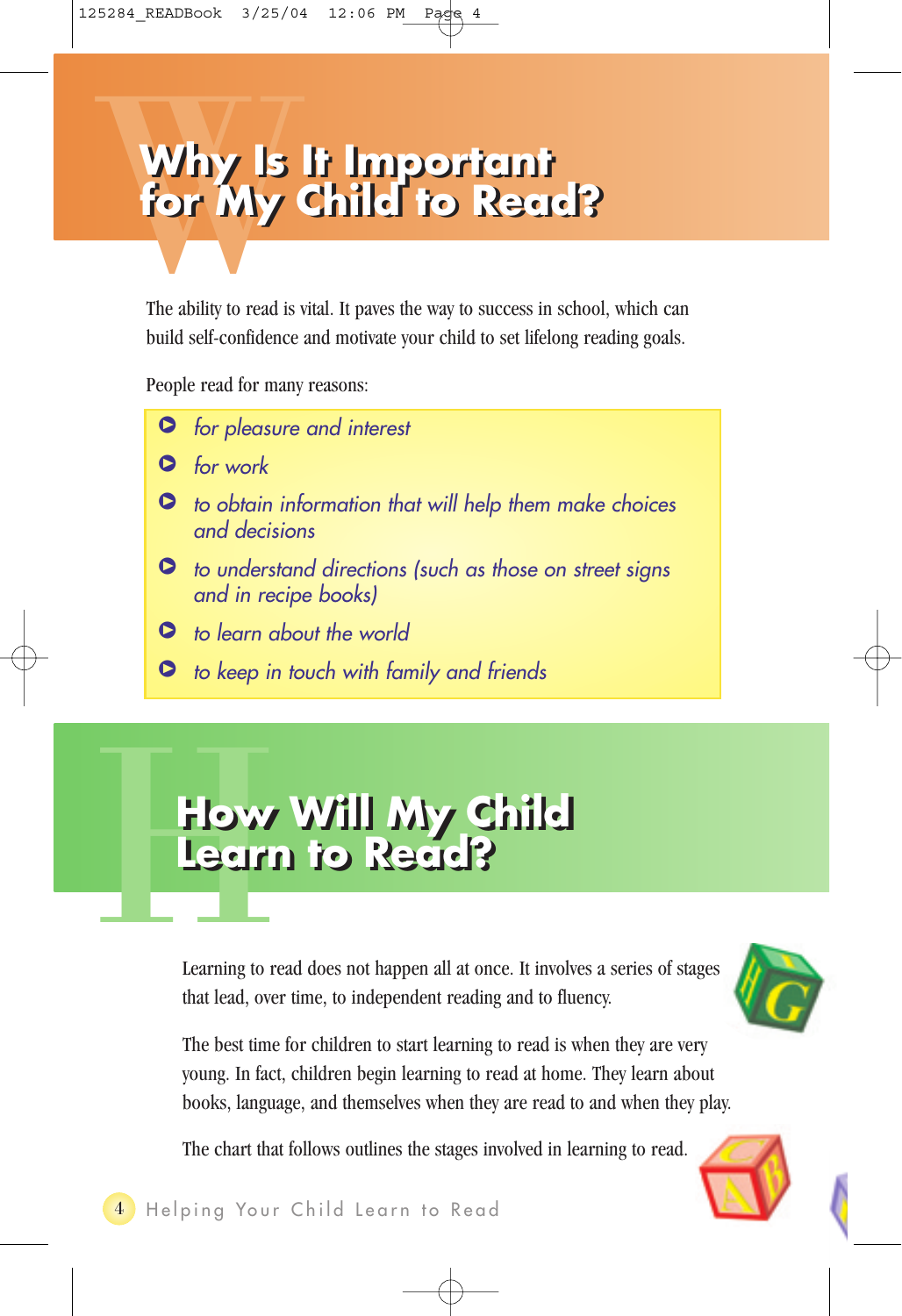#### **The Pre-Reader:**

- likes to look at books and likes to be read to
- likes to behave like a reader pretends to read and talks about books and reading
- learns about words and letters by looking at picture books and playing with blocks that have letters on them, magnetic letters, and so on
- learns about words from songs, rhymes, traffic signs, and logos on packages of food
- learns how text works for example, where a story starts and finishes and which way the print proceeds
- begins to understand that his or her own thoughts can be put into print
- uses pictures and memory to tell and retell a story

#### **The Emerging Reader:**

- has favourite books
- learns that text is a common way to tell a story or to convey information
- begins to match written words to spoken words and to perceive relationships between sounds and letters
- begins to experiment with reading, and is willing to try to say words out loud when reading simple texts
- finds the pictures helpful in understanding the text, and learns that the words convey a message consistent with the pictures

#### **The Developing Reader:**

- talks about reading goals
- knows a lot about reading and is willing to try new texts
- develops confidence and uses a variety of strategies to identify words in texts
- adapts his or her reading to different kinds of texts

#### **The Fluent Reader:**

- sets personal reading goals
- thinks of reading as a good thing and reads automatically
- uses a variety of strategies to identify words and their meanings
- can read various kinds of texts, predict events in a story, and gather information
- relates the meaning of books to his or her own experience and knowledge

It takes time to pass through each of these stages, and your child will need plenty of attention and support as he or she moves through them. You can play a leading role in helping your child acquire the reading skills he or she needs to succeed!

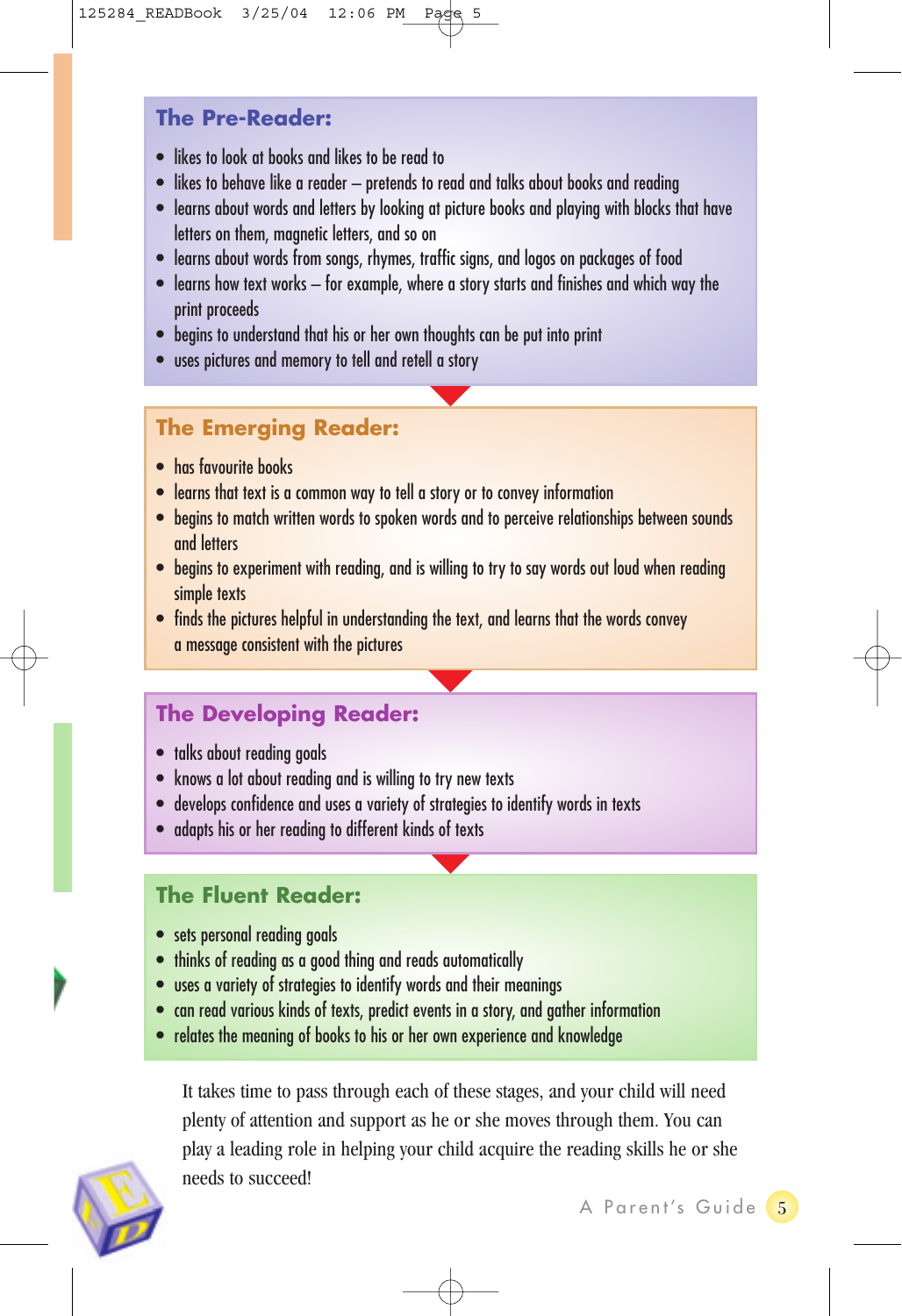# How C **How Can I Help My Child? How Can I Help My Child?**

As a parent, you are your child's first and most important teacher. When you help your child learn to read, you are opening the door to a world of books and learning.

Reading aloud to children is the best way to get them interested in reading. Before long they will grow to love stories and books. Eventually they will want to read on their own.

With the help of parents, children can learn how to read and can practise reading until they can read for their own enjoyment. Then they will have a whole world of information and knowledge at their fingertips!

Reading can be a family activity. Spending time with word games, stories, and books will help your child to:

- P *gather information and learn about the world*
- P *learn how stories and books work that they have beginnings, endings, characters, and themes*
- P *build a rich vocabulary by reading and talking about new words*
- P *learn how to listen and how to think*
- P *learn the sounds of language and language patterns*
- P *fall in love with books*

It's natural to want to compare your child's reading abilities with those of other children of the same age, but not all children develop reading skills at the same pace. What's important is that you are aware of what your child can do so that you can choose books and activities that will help him or her improve. Use the tips in this guide and work with your child's teacher and others to improve your child's reading skills and attitudes.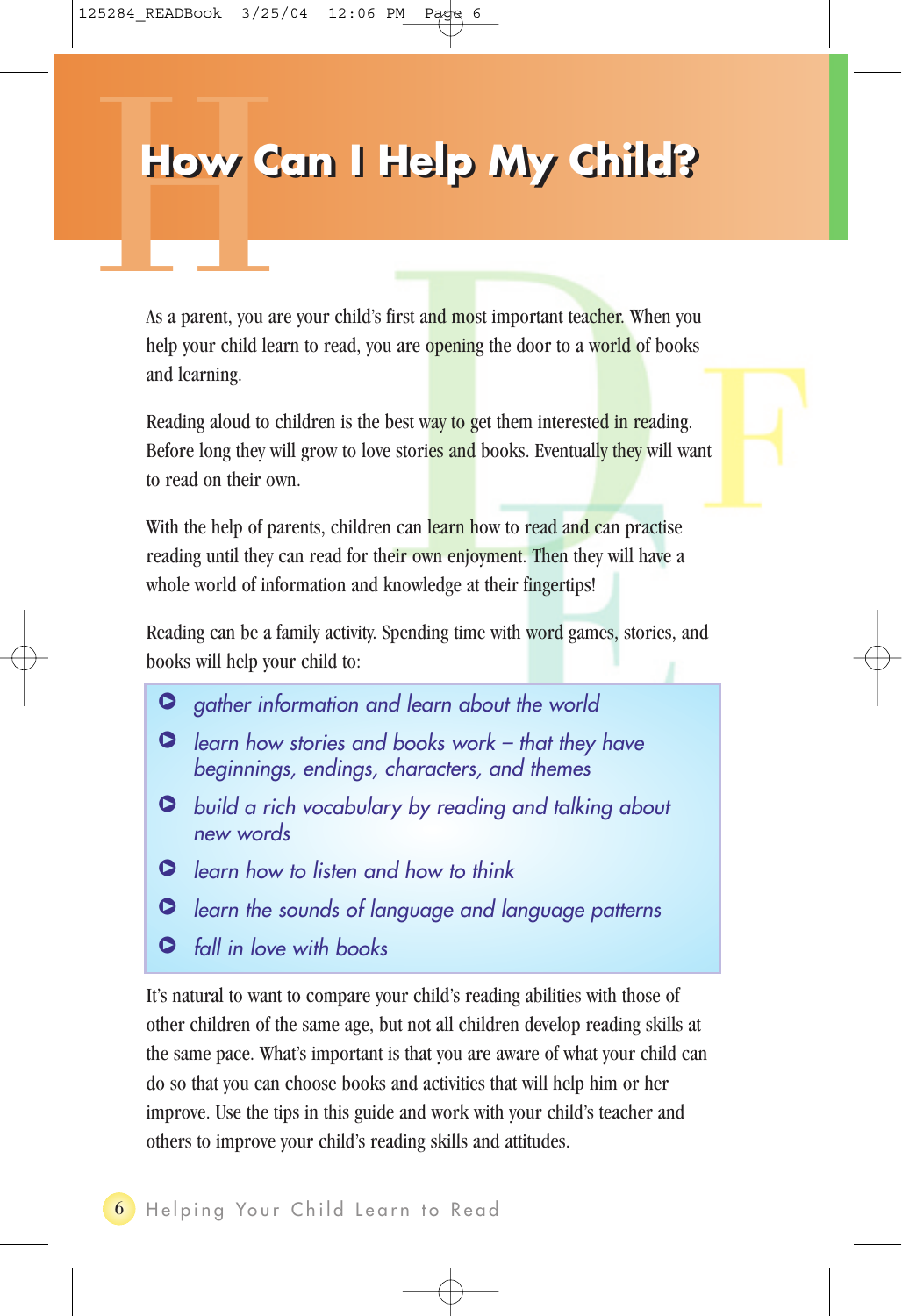## What<br>My Ch<br>Tip To **What Tips Can I Use to Help My Child Learn to Read? What Tips Can I Use to Help My Child Learn to Read?**

## **Tip Talk to Your Child Tip** Talk to Your Child<br>Oral language is the foundation for reading. Listening and speaking are a

child's first introduction to language. Talking and singing teach your child the sounds of language, making it easier for him or her to learn how to read.

Here are some things you can do to help your child build an appreciation for words and language:

P *Tell family stories about yourself, your child's grandparents, and other relatives.* P *Talk to your child as much as possible about things you are doing and thinking.* P *Ask your child lots of questions.* P *Encourage your child to tell you what he or she thinks or feels.* P *Ask your child to tell you about his or her day – about activities and games played.* P *Be patient! Give your child time to find the words he or she wants to use.* P *Sing songs, such as the alphabet song, and recite nursery rhymes, encouraging your child to join in.* P *Play rhyming and riddle games.*

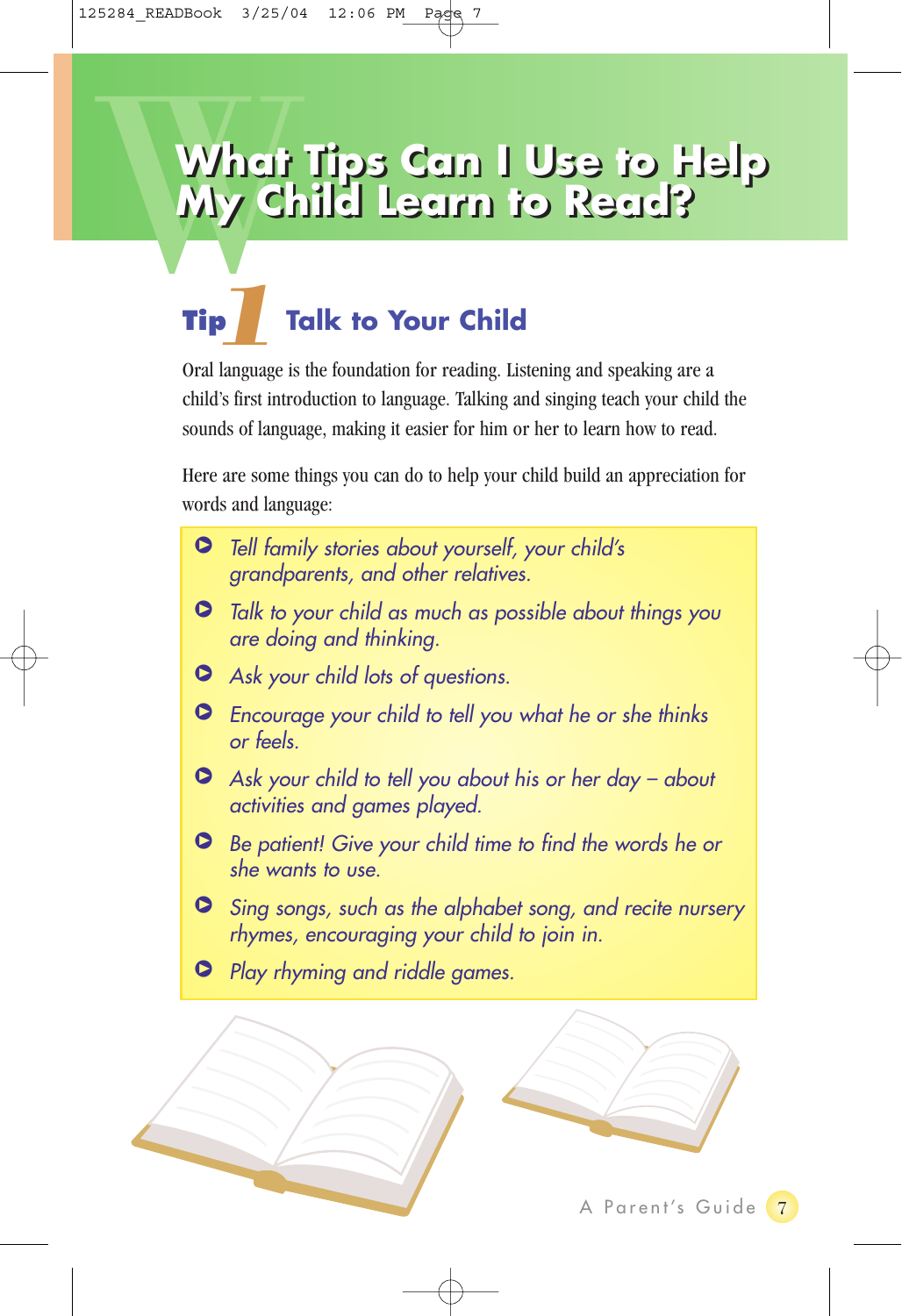## **Tips Tips**

#### **Tip Make Reading Fun 2**<br>*ng* aloud

Reading aloud can be a lot of fun, not just for parents but for all family members. Here are some ways to get the most out of reading to your young child:

| Read with drama and excitement! Use different voices<br>for different characters in the story. Use your child's name<br>instead of a character's name. Make puppets and use<br>them to act out a story. |
|---------------------------------------------------------------------------------------------------------------------------------------------------------------------------------------------------------|
| Re-read your child's favourite books as many times as<br>your child wants to hear them, and choose texts and<br>authors that your child enjoys.                                                         |
| Read stories that have repetitive parts and encourage<br>your child to join in.                                                                                                                         |
| <b>O</b> Point to words as you read them. This will help your<br>child make a connection between the words he or she<br>hears you say and the words on the page.                                        |
| <b>•</b> Read all kinds of material – stories, poems, information<br>books, magazine and newspaper articles, and comics.                                                                                |
| <b>•</b> Encourage relatives and friends to give your child books<br>as gifts.                                                                                                                          |
| <b>•</b> Take your child to the library and look at interactive<br>CD-ROMs and the Internet, as well as books.                                                                                          |
| <b>O</b> Subscribe to a magazine for your child. He or she will<br>love receiving mail!                                                                                                                 |

*The more you enjoy the reading experience, The more you enjoy the reading experience, the more your child will enjoy it. the more your child will enjoy it.*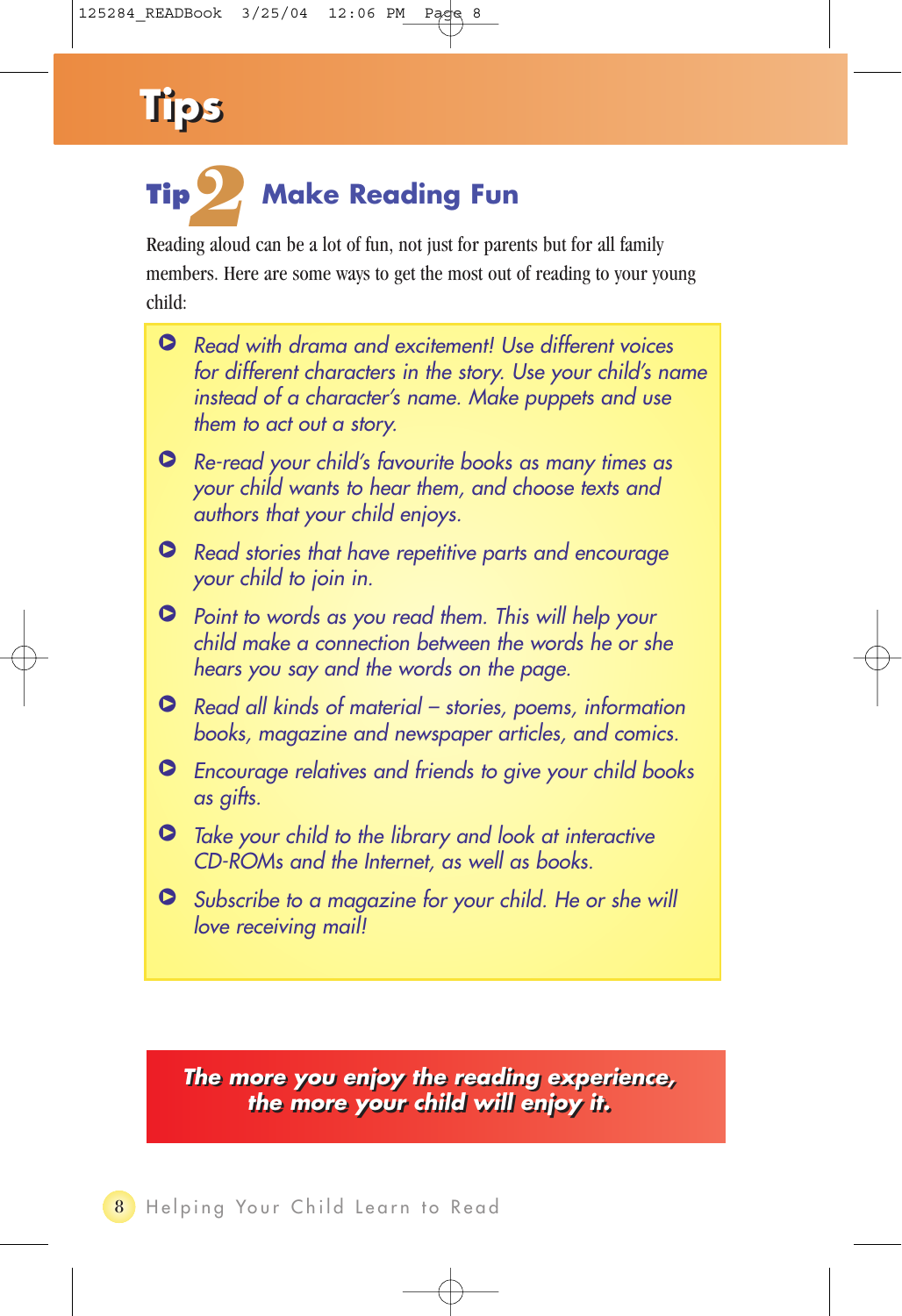#### **Tip Read Every Day Tip**

Children love routine, and reading is something that you and your child can look forward to every day. By taking the time to read with your child, you show him or her that reading is important and fun to do.

Try to read with your child as often as possible. It's the best thing you can do to help him or her learn at school! It also allows you to spend time together in an enjoyable way and to build a strong and healthy relationship.

- P *Start reading with your child when he or she is a baby.*
- P *Set aside a special time each day when you can give your full attention to reading with your child.*
- P *Choose a comfortable spot to read, where you can be close to your child. Make it your "reading place"! Set aside a special shelf in that area for your child's books.*
- P *Choose a variety of books.*
- P *Vary the length of reading time according to your child's age and interests. For young children, several short sessions (of 10 minutes each) may be better than one long session (of 30 minutes).*
- P *Read slowly so that your child can form a mental picture of what is happening in the story.*
- P *Praise your child for his or her ideas and participation!*
- P *When you and your child are away from home, take along books, magazines, and books-on-tape for your child to read and listen to.*
- P *Keep reading to your child even after he or she has learned to read. By reading books that will interest your child but that are challenging, you can stretch your child's understanding and keep alive the magic of shared reading.*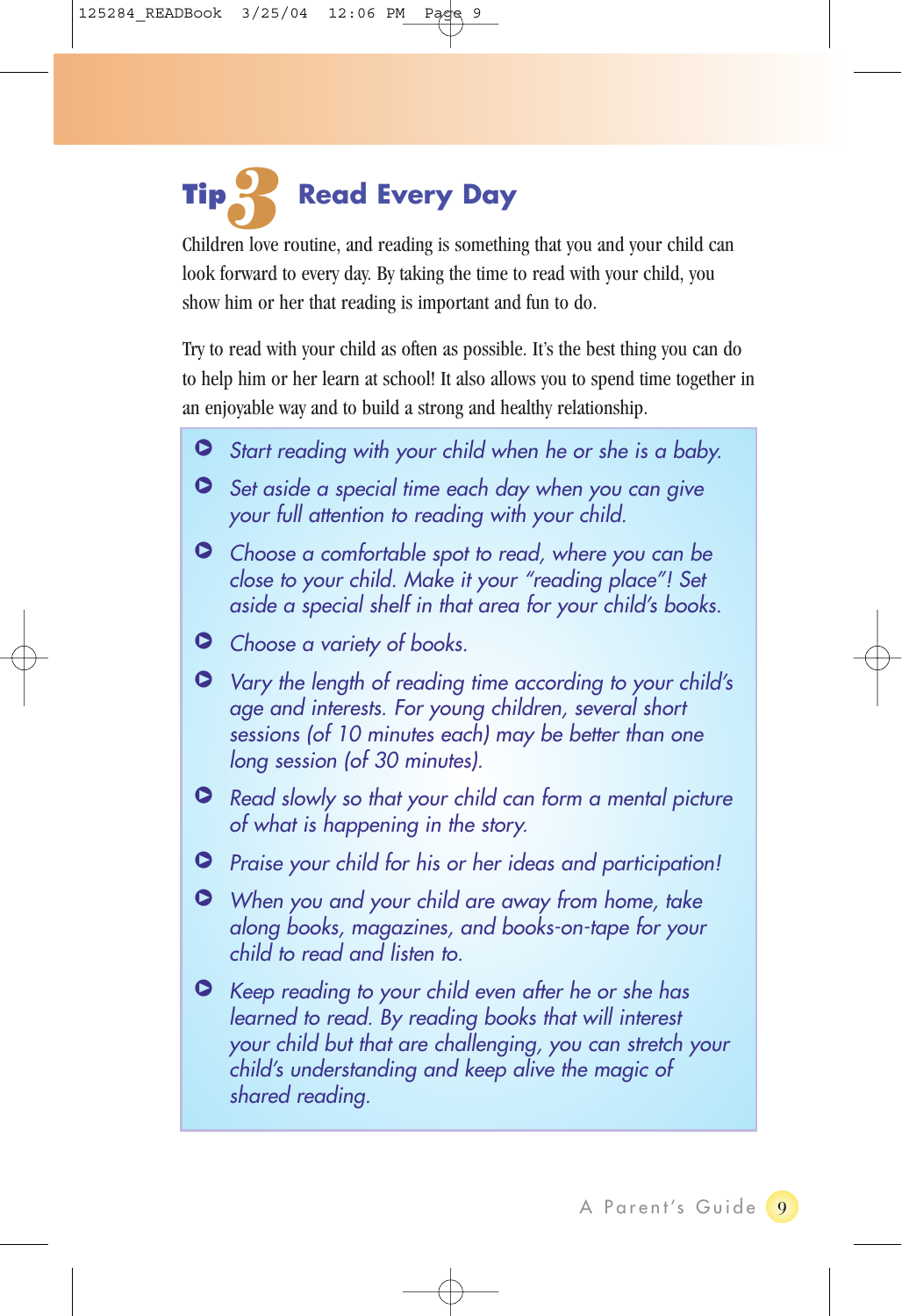## **Tips Tips**

#### **Tip / , Set an Example** *4*<br>**arent.** vo

As a parent, you are your child's most important role model. If your child sees you reading, especially for pleasure or information, he or she will understand that reading is a worthwhile activity.

You can also share many daily reading activities with your child. Here are some ideas:

- P *Read recipes, food labels, schedules, maps, instructions, and brochures.*
- P *Read traffic signs and signs in stores and restaurants.*
- P *Look up information in cookbooks, manuals, phone books, atlases, and dictionaries.*
- P *Read greeting cards, letters, and e-mail messages to and from relatives and friends.*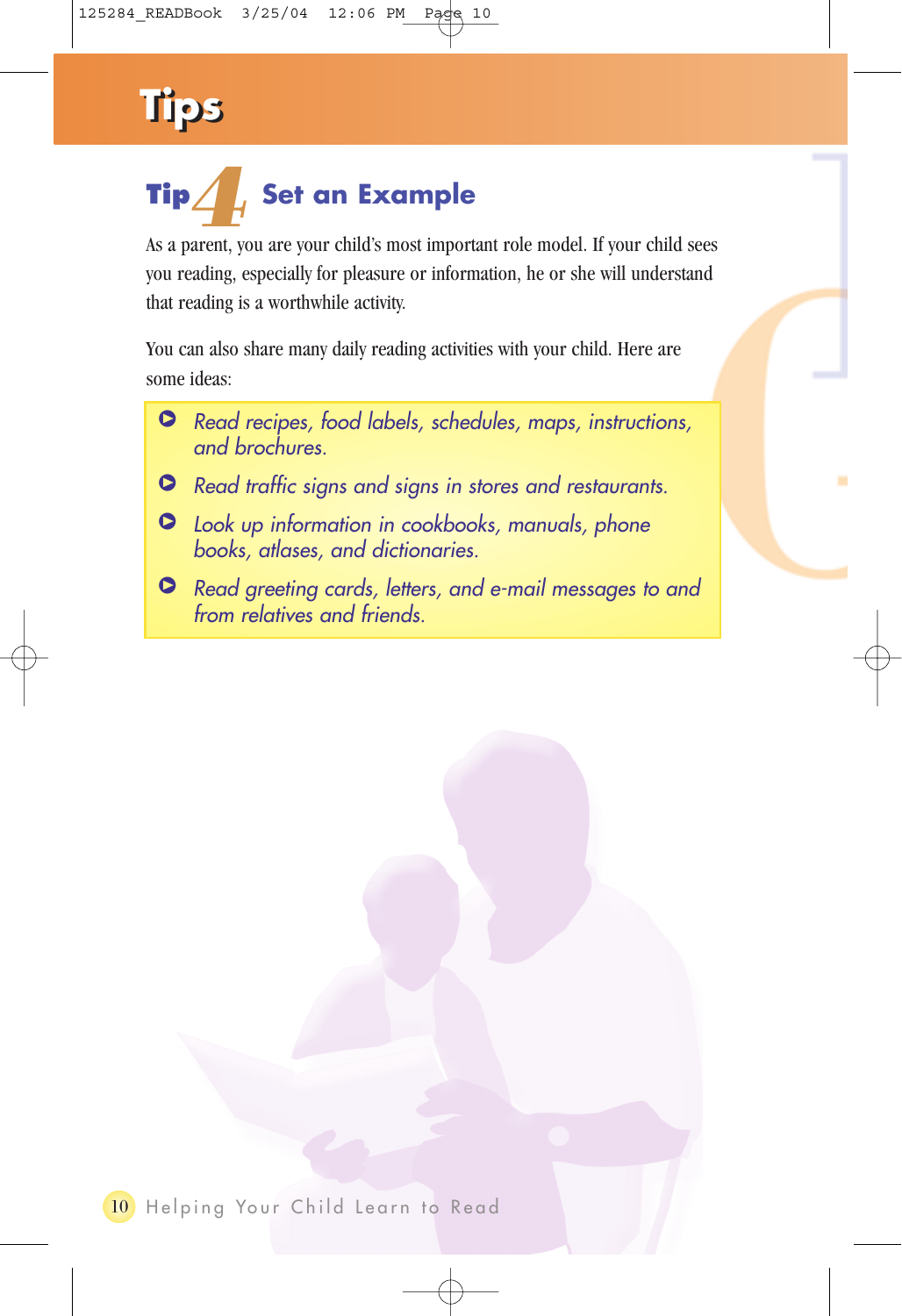### **Tip Talk About Books Talk About Books**<br>Talking about the books you read is just as important as reading them.

Discussing a story or a book with your child helps your child understand it and connect it to his or her own experience of life. It also helps enrich your child's vocabulary with new words and phrases.

Here are some ways to help your child acquire skills in comprehension, reasoning, and critical thinking:

- P *Ask your child about the kinds of books he or she would like to read.*
- P *Talk to your child about your favourite books from childhood, and offer to read them.*
- P *Encourage your child to ask questions and to comment on the story and pictures in a book – before, during, and after reading it.*
- P *Look at the cover and the title of a book with your child, and ask your child what he or she thinks might happen in the story or what the book may be about.*
- P *Encourage your child to think critically about the story. Does he or she agree or disagree with the author? Why?*
- P *Think out loud as you read, and encourage your child to do the same. For example, ask, "Does this make sense? Why or why not?"*
- P *Give your child time to think about the book, and then ask him or her about it again a few days later.*

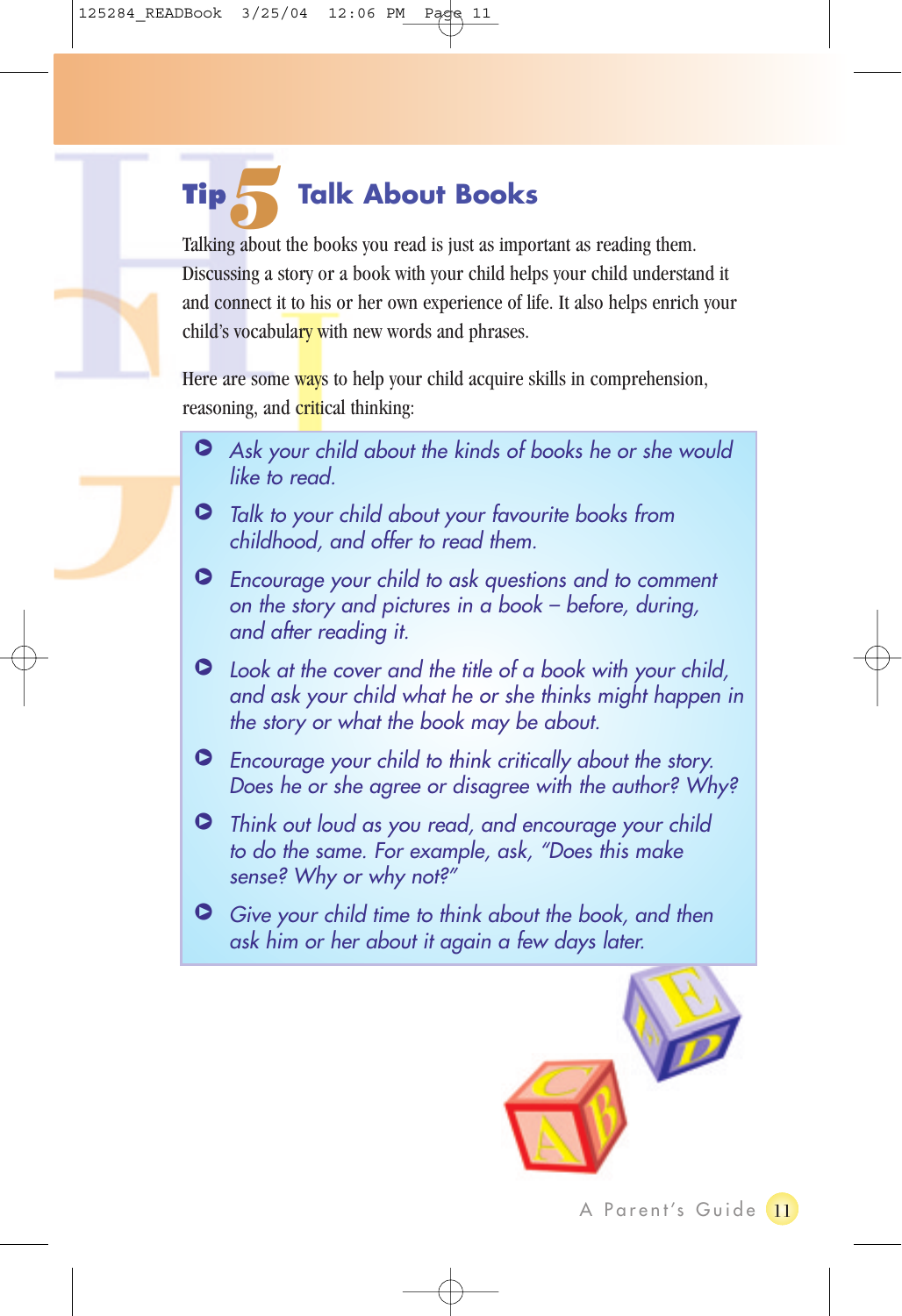## **Tips Tips**

### **Tip Listen to Your Child Read Fip** Listen to Your Child Read<br>As your child learns to read, listen to him or her read aloud. Reading to you

gives your child a chance to practise and to improve his or her reading skills.

As you listen to your child, remember that your reactions are important. Above all, listen without interrupting. Be enthusiastic and praise your child as often as you can. If possible, be specific with your praise so that your child knows what he or she is doing well.

- P *Show your child that you are enjoying the book by indicating interest and by asking questions.*
- P *Give your child time to figure out tricky words, and show your child how he or she can solve problems.*
- P *Try to have your child read aloud to you at times when there will be no interruptions.*
- P *Make sure that your child selects books that are not too difficult. Don't worry if the books your child chooses are a little easier than the ones he or she reads at school.*
- P *Encourage your child to "listen" to his or her own reading. Listening will help your child hear what he or she can do, and think about what he or she might try next.*
- P *Take turns reading with your child, especially if he or she is just beginning to read, or try reading together.*
- P *Talk about a book after your child has read it, to make sure that he or she understands it.*

*Remember Remember to make to make reading fun! reading fun!*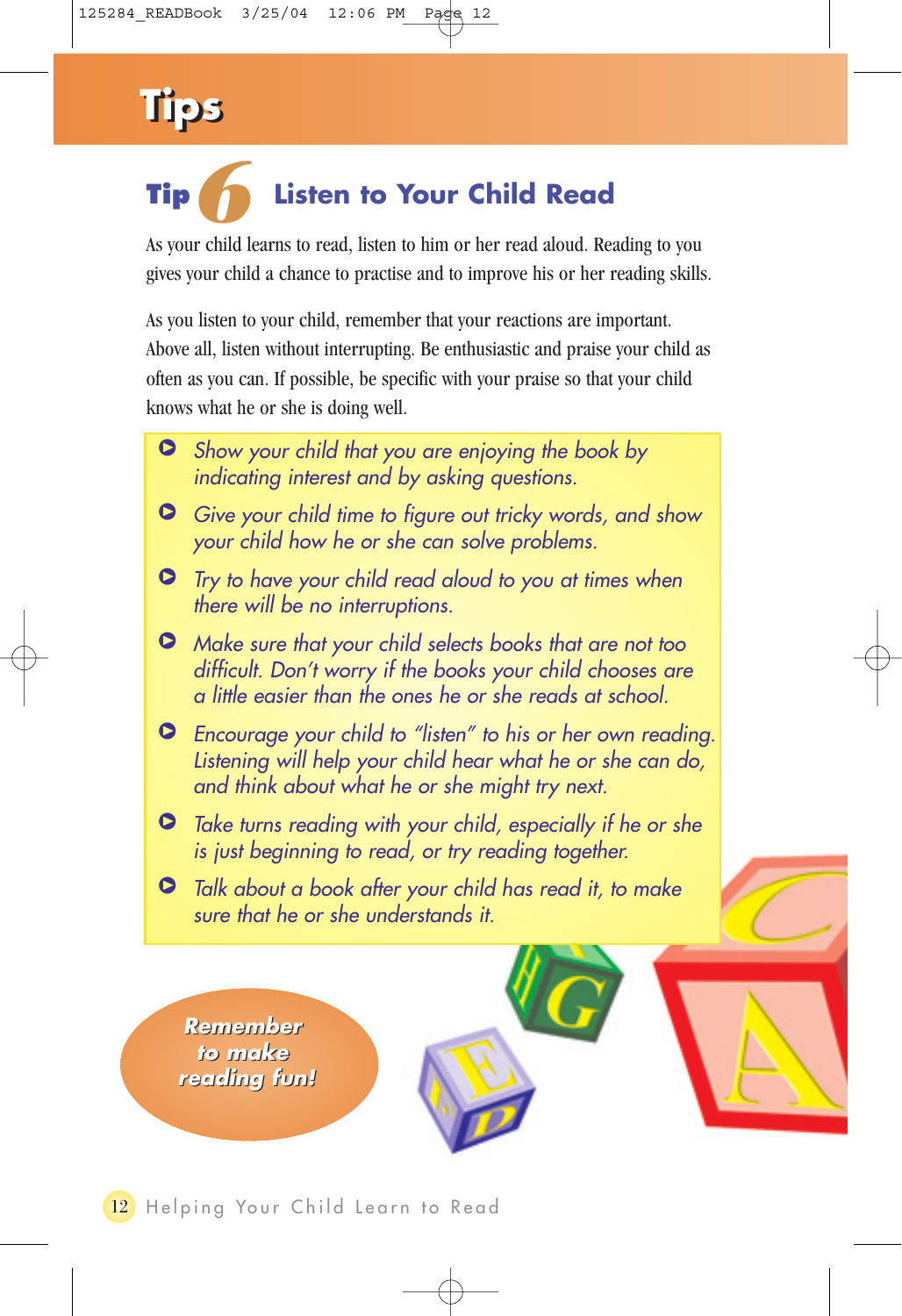#### **Tip Show That You Value Your Child's Efforts** *7*

Remember, your child needs to know that you value his or her efforts. Children learn to read over time, with lots of practice and support from parents and teachers.

Here are some ways you can show your child that you have confidence in his or her ability to learn:

- P *Help your child decide on a reading goal. Choose books and activities that are "just right" for your child and that will help him or her improve reading skills and confidence.*
- P *Be patient and flexible in your efforts to help your child.*
- P *Show your child that you see him or her as a growing reader, and praise his or her efforts to learn.*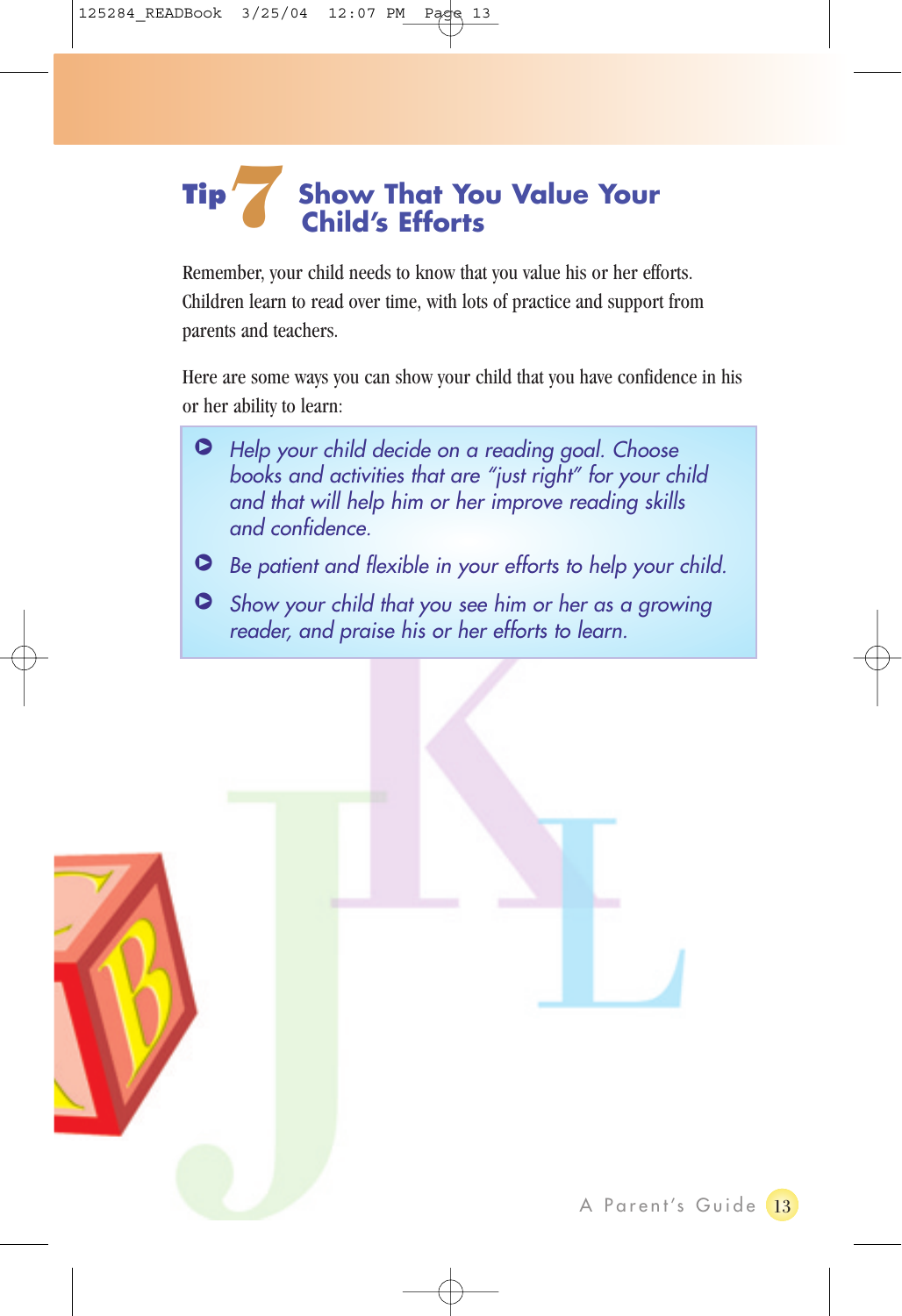# Where **Where Can I Get Help? Where Can I Get Help?**

Don't feel that you are alone. Family members and friends may be willing to support you in helping your child learn to read. Your child's teacher and local librarians are knowledgeable and can offer help. You can also seek advice from community organizations such as child care centres and from your family doctor.

#### **Your Child's Teacher**

When children see their parents and teachers working together, they feel more secure and confident. Taking an interest in your child's education will help your child do better in school.

Your child's teacher can provide advice about helping your child learn to read. Here are some topics you could discuss with the teacher:

- P *your child's reading strengths*
- P *the reading goals for your child and how you can support your child in working towards those goals*
- P *books that your child could read easily and books that he or she would find more difficult*
- P *books and authors your child might enjoy*
- P *your child's interest in reading for example, whether he or she chooses to read for enjoyment*
- P *reading strategies your child could use*
- P *books or guides that could help you help your child*

Your child's teacher can suggest a variety of strategies that your child can and should use to learn how to read, and especially to get through challenging passages.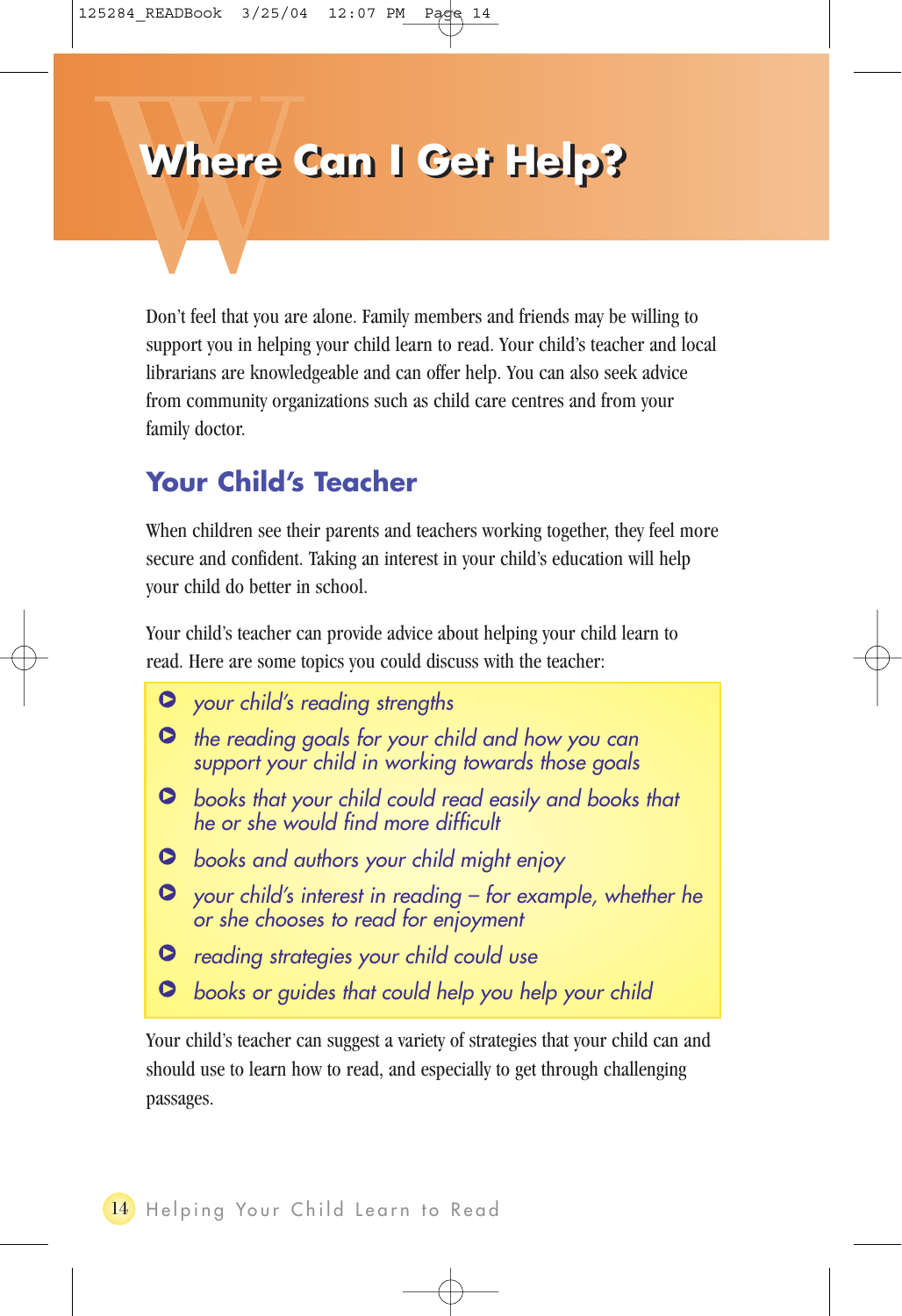For example, your child's teacher may suggest some or all of the following strategies for your child to try if he or she gets stuck on a word:

- P *Think about what word would make sense in the story or sentence.*
- P *Check the pictures and the punctuation marks for clues.*
- P *Go back and read again.*
- P *Think about what word would sound right in the sentence.*
- P *Think of a word that looks and sounds similar.*
- P *Look for parts of the word that are familiar.*
- P *Sound out the word.*
- P *Ask for help with the word.*

#### **Others Who Can Help**

You can enlist many other people besides your child's teacher as partners in helping your child learn to read. Here are some suggestions:

- P *Consider involving relatives and friends in helping to motivate your child to learn to read. Older siblings, grandparents, family friends, and your child's caregivers can add their support and encouragement.*
- P *Take your child to your local library and look for books that will interest him or her. Some children find books with interactive features particularly motivating. Ask the librarians for help. They will know which books are most appealing to young children.*
- P *Talk to staff in local child care centres, parent-child drop-in centres, and other community organizations. They will be familiar with community resources that could be helpful.*
- P *If you have questions about your child's hearing and vision, talk to your family doctor. Sometimes a medical condition may affect reading development.*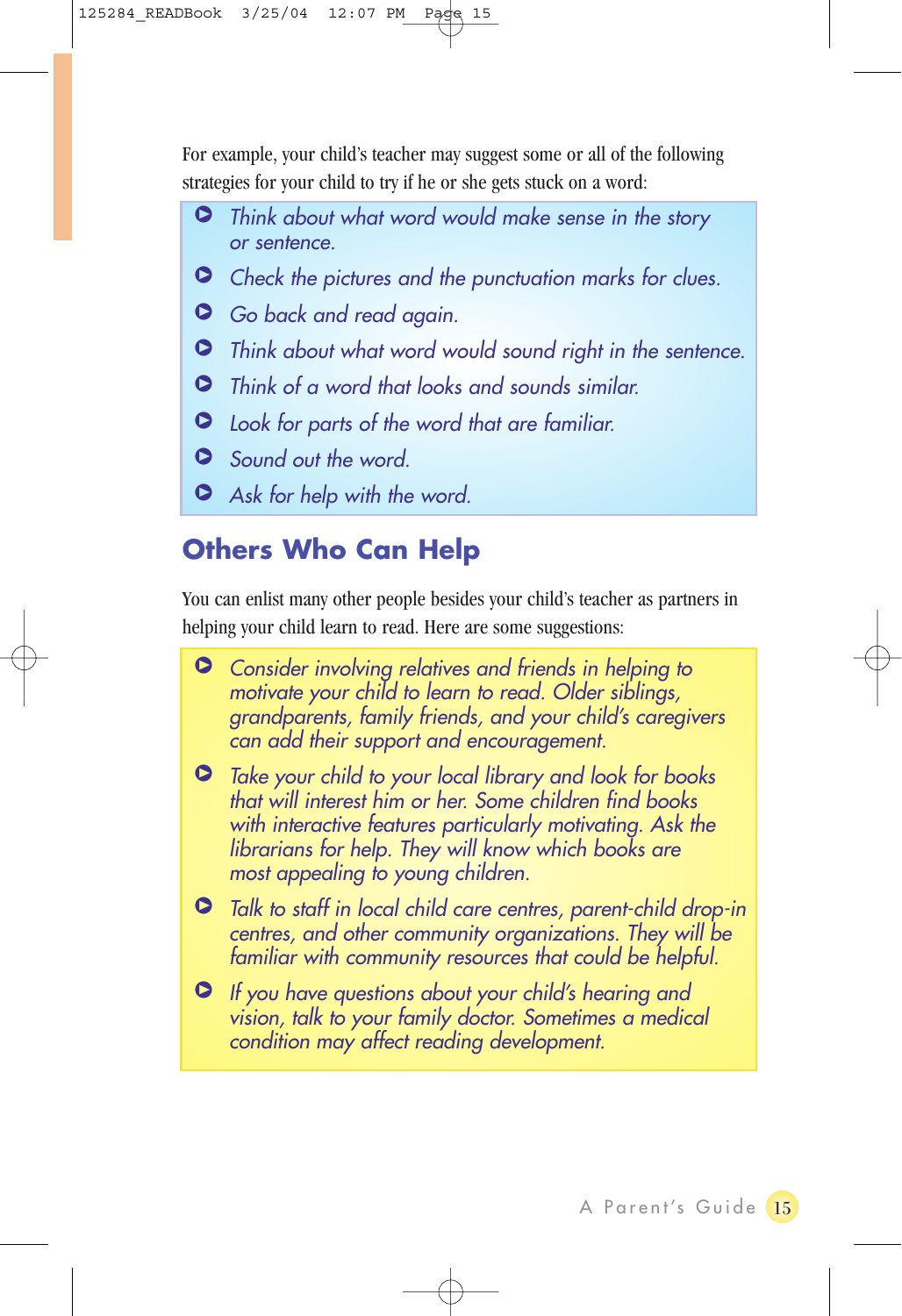#### **Other Government Resources**

Curriculum Information for Parents: http://www.edu.gov.mb.ca/ks4/cur/parents/

*Lead the Way with ELA: A Parent Report on What's New in English Language Arts:* http://www.edu.gov.mb.ca/ks4/docs/parents/elaleads/index.html

Assessment Information: http://www.edu.gov.mb.ca/ks4/assess/